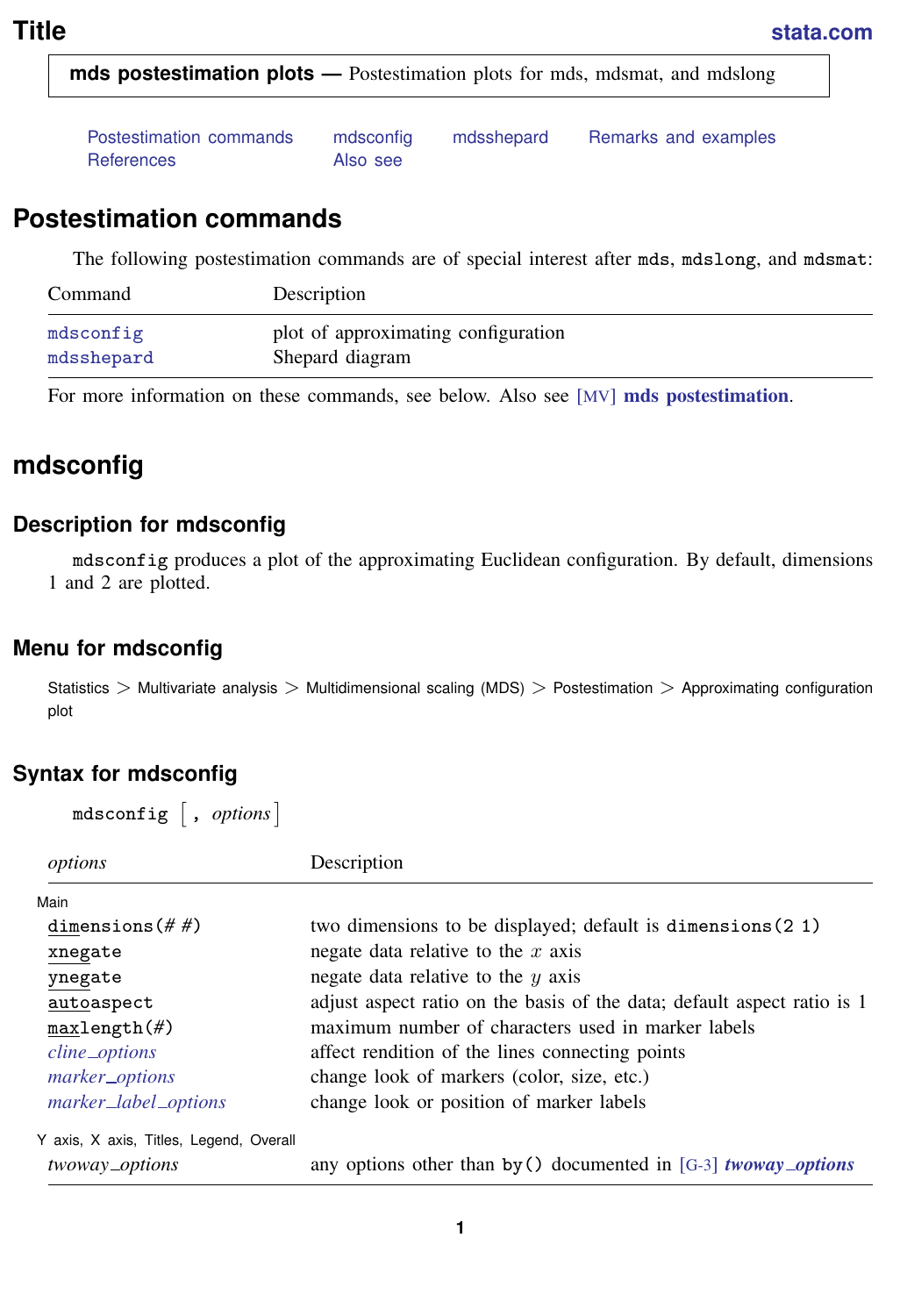#### **Options for mdsconfig**

**Main** Main  $\Box$ 

 $\overline{a}$ 

 $\overline{a}$ 

dimensions(*# #*) identifies the dimensions to be displayed. For instance, dimensions(3 2) plots the third dimension (vertically) versus the second dimension (horizontally). The dimension number cannot exceed the number of extracted dimensions. The default is dimensions(2 1).

xnegate specifies that the data be negated relative to the  $x$  axis.

ynegate specifies that the data be negated relative to the  $y$  axis.

autoaspect specifies that the aspect ratio be automatically adjusted based on the range of the data to be plotted. This option can make some plots more readable. By default, mdsconfig uses an aspect ratio of one, producing a square plot. Some plots will have little variation in the  $y$ -axis direction, and use of the autoaspect option will better fill the available graph space while preserving the equivalence of distance in the  $x$  and  $y$  axes.

As an alternative to autoaspect, the *twoway option* [aspectratio\(\)](https://www.stata.com/manuals/g-3aspect_option.pdf#g-3aspect_option) can be used to override the default aspect ratio. mdsconfig accepts the aspectratio() option as a suggestion only and will override it when necessary to produce plots with balanced axes; that is, distance on the  $x$ axis equals distance on the y axis.

*[twoway](https://www.stata.com/manuals/g-3twoway_options.pdf#g-3twoway_options) options*, such as xlabel(), xscale(), ylabel(), and yscale(), should be used with caution. These *axis [options](https://www.stata.com/manuals/g-3axis_options.pdf#g-3axis_options)* are accepted but may have unintended side effects on the aspect ratio.

- maxlength(*#*) specifies the maximum number of characters for object names used to mark the points; the default is maxlength(12).
- *cline options* affect the rendition of the lines connecting the plotted points; see [G-3] *cline [options](https://www.stata.com/manuals/g-3cline_options.pdf#g-3cline_options)*. If you are drawing connected lines, the appearance of the plot depends on the sort order of the data.
- *marker options* affect the rendition of the markers drawn at the plotted points, including their shape, size, color, and outline; see [G-3] *marker [options](https://www.stata.com/manuals/g-3marker_options.pdf#g-3marker_options)*.

*marker label options* specify if and how the markers are to be labeled; see [G-3] *marker label [options](https://www.stata.com/manuals/g-3marker_label_options.pdf#g-3marker_label_options)*.

✄ Y axis, X axis, Titles, Legend, Overall

*twoway options* are any of the options documented in [G-3] *[twoway](https://www.stata.com/manuals/g-3twoway_options.pdf#g-3twoway_options) options*, excluding by(). These include options for titling the graph (see [G-3] *title [options](https://www.stata.com/manuals/g-3title_options.pdf#g-3title_options)*) and for saving the graph to disk (see [G-3] *[saving](https://www.stata.com/manuals/g-3saving_option.pdf#g-3saving_option) option*). See [autoaspect](https://www.stata.com/manuals/mvmdspostestimationplotsmdsconfigautoaspect.pdf#mvmdspostestimationplotsmdsconfigautoaspect) above for a warning against using options such as xlabel(), xscale(), ylabel(), and yscale().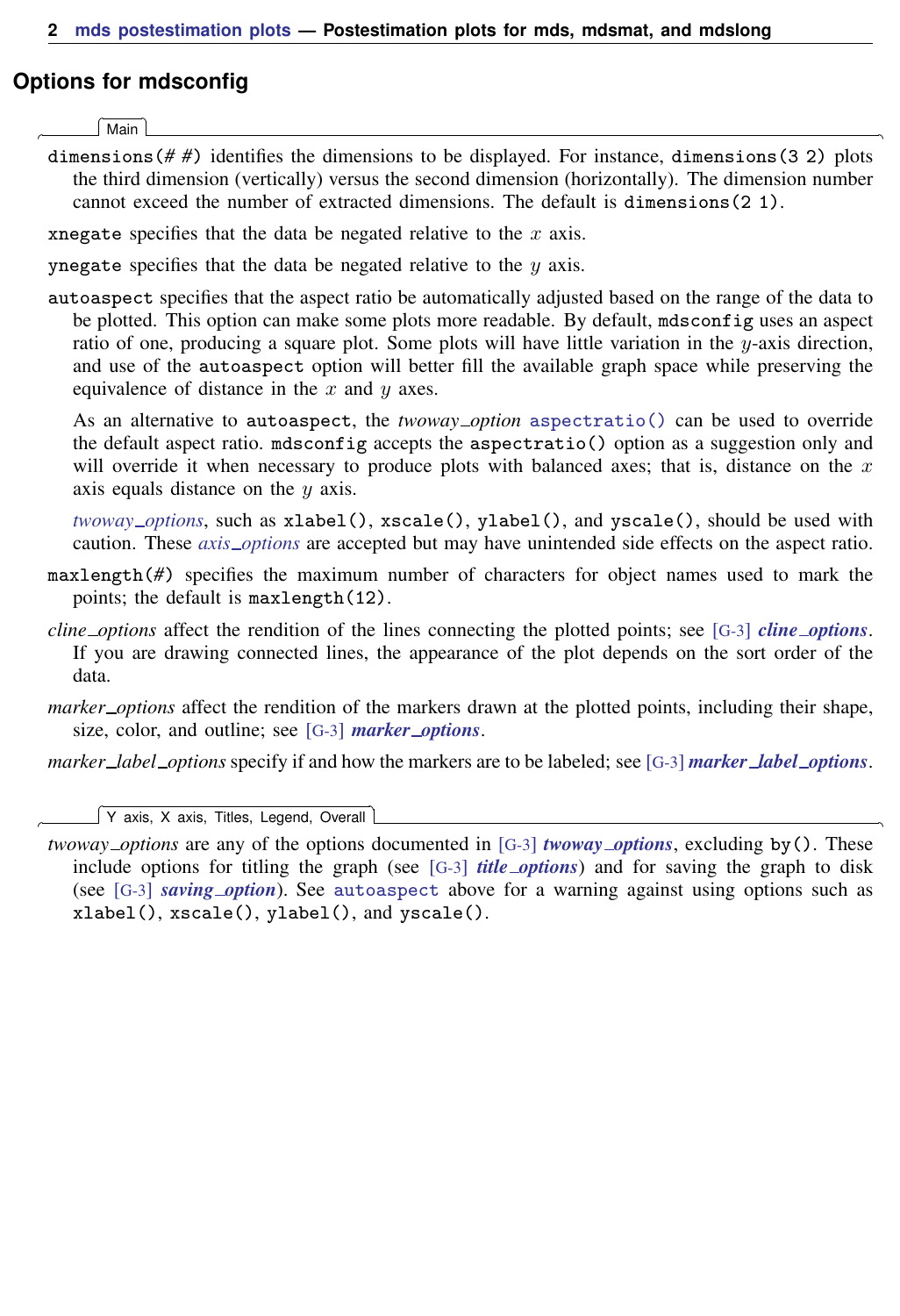## <span id="page-2-0"></span>**mdsshepard**

#### **Description for mdsshepard**

mdsshepard produces a Shepard diagram of the disparities against the Euclidean distances. Ideally, the points in the plot should be close to the  $y = x$  line. Optionally, separate plots are generated for each "row" (value of  $id()$ ).

#### **Menu for mdsshepard**

Statistics  $>$  Multivariate analysis  $>$  Multidimensional scaling (MDS)  $>$  Postestimation  $>$  Shepard diagram

#### **Syntax for mdsshepard**

 $\texttt{m}$ dsshepard  $\begin{bmatrix} , & \textit{options} \end{bmatrix}$ 

| options                                                                            | Description                                                                                                                                                             |
|------------------------------------------------------------------------------------|-------------------------------------------------------------------------------------------------------------------------------------------------------------------------|
| Main<br>notransform                                                                | use dissimilarities instead of disparities                                                                                                                              |
| autoaspect<br>separate<br>marker_options                                           | adjust aspect ratio on the basis of the data; default aspect ratio is 1<br>draw separate Shepard diagrams for each object<br>change look of markers (color, size, etc.) |
| Y axis, X axis, Titles, Legend, Overall<br>twoway_options<br>byopts $(by\_option)$ | any options other than by () documented in [G-3] <i>twoway_options</i><br>affect the rendition of combined graphs; separate only                                        |

### **Options for mdsshepard**

∫ Main Ì Main  $\overline{\phantom{a}}$ 

 $\overline{a}$ 

 $\overline{a}$ 

notransform uses dissimilarities instead of disparities, that is, suppresses the transformation of the dissimilarities.

autoaspect specifies that the aspect ratio be automatically adjusted based on the range of the data to be plotted. By default, mdsshepard uses an aspect ratio of one, producing a square plot.

See the description of the [autoaspect](https://www.stata.com/manuals/mvmdspostestimationplotsmdsconfigautoaspect.pdf#mvmdspostestimationplotsmdsconfigautoaspect) option of mdsconfig for more details.

- separate displays separate plots of each value of the ID variable. This may be time consuming if the number of distinct ID values is not small.
- *marker options* affect the rendition of the markers drawn at the plotted points, including their shape, size, color, and outline; see [G-3] *marker [options](https://www.stata.com/manuals/g-3marker_options.pdf#g-3marker_options)*.

✄ Y axis, X axis, Titles, Legend, Overall

*twoway options* are any of the options documented in [G-3] *[twoway](https://www.stata.com/manuals/g-3twoway_options.pdf#g-3twoway_options) options*, excluding by(). These include options for titling the graph (see [G-3] *title [options](https://www.stata.com/manuals/g-3title_options.pdf#g-3title_options)*) and for saving the graph to disk (see [G-3] *[saving](https://www.stata.com/manuals/g-3saving_option.pdf#g-3saving_option) option*). See the [autoaspect](https://www.stata.com/manuals/mvmdspostestimationplotsmdsconfigautoaspect.pdf#mvmdspostestimationplotsmdsconfigautoaspect) option of mdsconfig for a warning against using options such as xlabel(), xscale(), ylabel(), and yscale().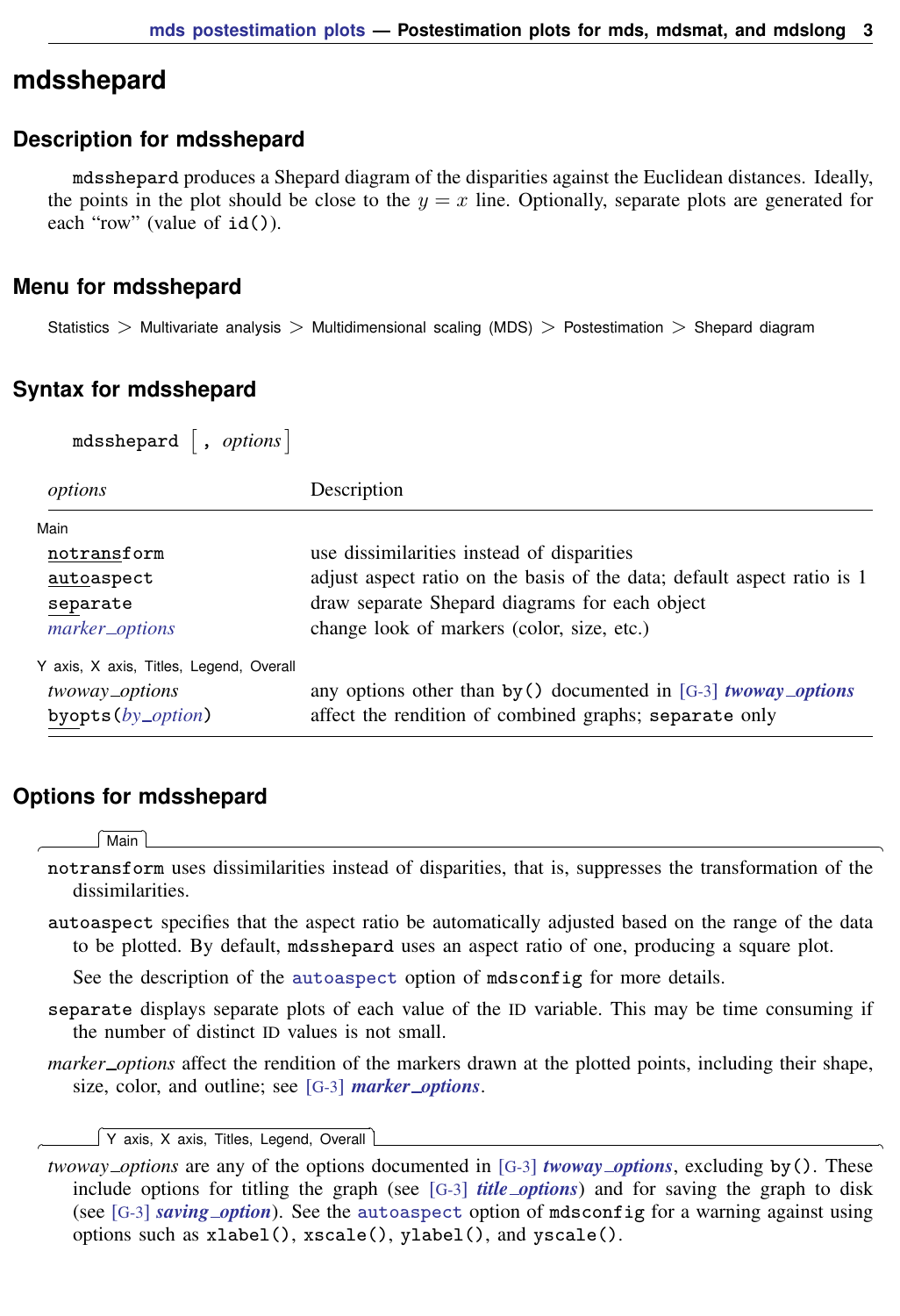<span id="page-3-0"></span>byopts(*by option*) is documented in [G-3] *by [option](https://www.stata.com/manuals/g-3by_option.pdf#g-3by_option)*. This option affects the appearance of the combined graph and is allowed only with the separate option.

## **Remarks and examples [stata.com](http://stata.com)**

◁

The matching configuration plot and Shepard diagram are easily obtained after an MDS analysis.

Example 1: configuration plot

By default, mds, mdsmat, and mdslong display the MDS matching configuration plot. If you want to exercise control over the graph, you can specify the noplot option of mds, mdsmat, or mdslong and then use the mdsconfig postestimation graph command.

Continuing with [example 1](https://www.stata.com/manuals/mvmdspostestimation.pdf#mvmdspostestimationRemarksandexamplesmdspost_ex1) of  $[MV]$  [mds postestimation](https://www.stata.com/manuals/mvmdspostestimation.pdf#mvmdspostestimation), we produce a configuration plot with an added title and subtitle.

```
. use https://www.stata-press.com/data/r17/morse_long
(Morse data (Rothkopf 1957))
```
. generate sim = freqsame/100

- . mdslong sim, id(digit1 digit2) s2d(standard) noplot (output omitted )
- . mdsconfig, title(Morse code digit dissimilarity) subtitle(data: Rothkopf 1957)



The plot has an aspect ratio of one so that 1 unit on the horizontal dimension equals 1 unit on the vertical dimension. Thus the "straight-line" distance in the plot is really (proportional to) the Euclidean distance between the points in the configuration and hence approximates the dissimilarities between the objects—here the Morse codes for digits.

#### Example 2: Shepard diagram

A second popular plot for MDS is the Shepard diagram. This is a plot of the Euclidean distances in the matching configuration against the "observed" dissimilarities. As we explained before, in classical MDS a linear transformation is applied to the dissimilarities to fit the Euclidean distances as close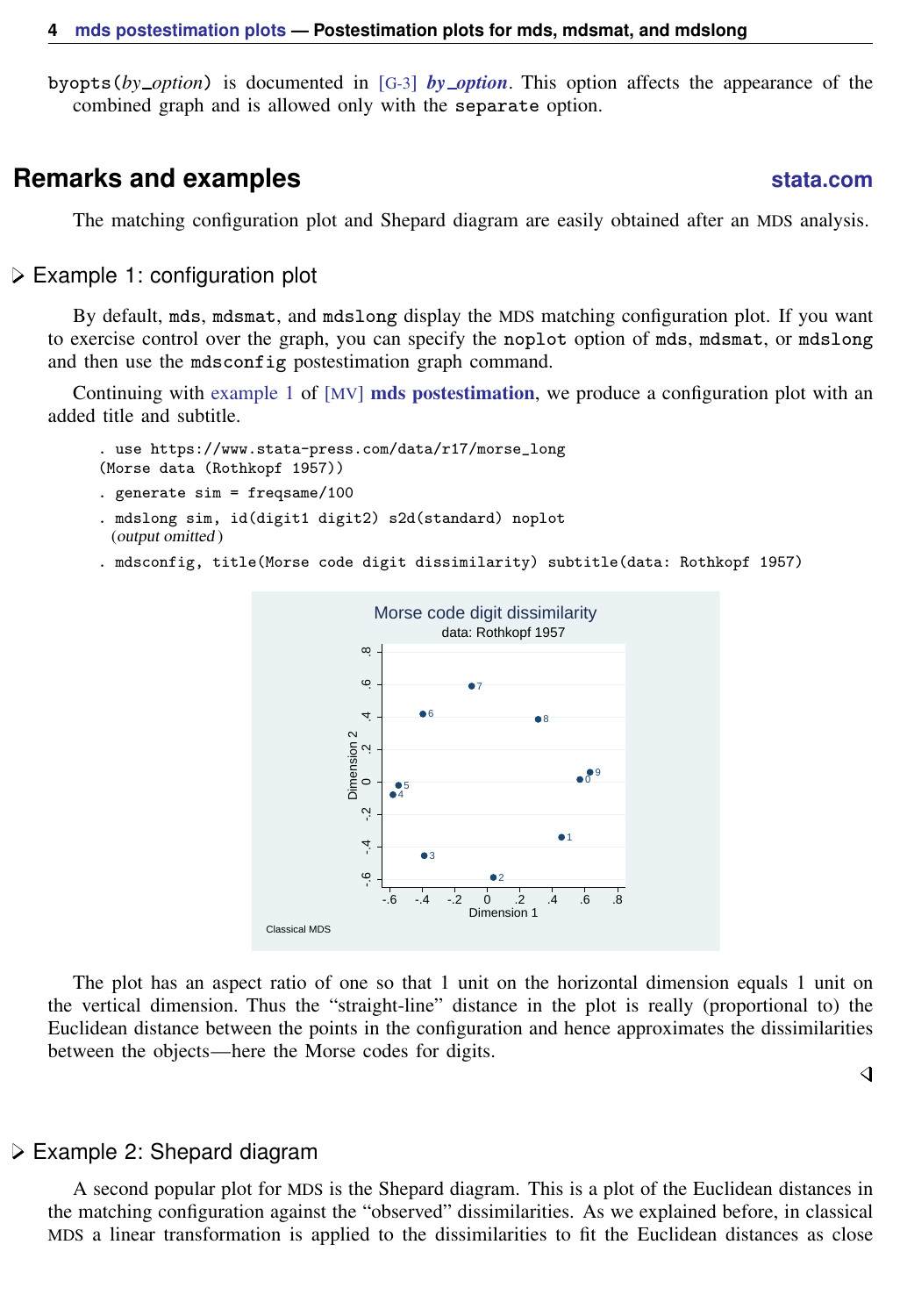as possible (in the least-squares sense). In modern MDS the transformation may be the identity (no transformation), a power function, or a monotonic function. A Shepard diagram is a plot of the  $n(n-1)/2$  transformed dissimilarities, called disparities, against the Euclidean distances.

. mdsshepard



If the Euclidean configuration is close to the disparities between the objects, all points would be close to the  $y = x$  line. Deviations indicate lack of fit. To simplify the diagnosis of whether there are specific objects that are poorly represented, Shepard diagrams can be produced for each object separately. Such plots consist of n small plots with  $n - 1$  points each, namely, the disparities and Euclidean distances to all other objects.

```
. mdsshepard, separate
(mdsshepard is producing a separate plot for each obs; this may take a while)
```


Other examples of mdsconfig are found in [MV] [mds](https://www.stata.com/manuals/mvmds.pdf#mvmds), [MV] [mdslong](https://www.stata.com/manuals/mvmdslong.pdf#mvmdslong), and [MV] [mdsmat](https://www.stata.com/manuals/mvmdsmat.pdf#mvmdsmat).

```
◁
```